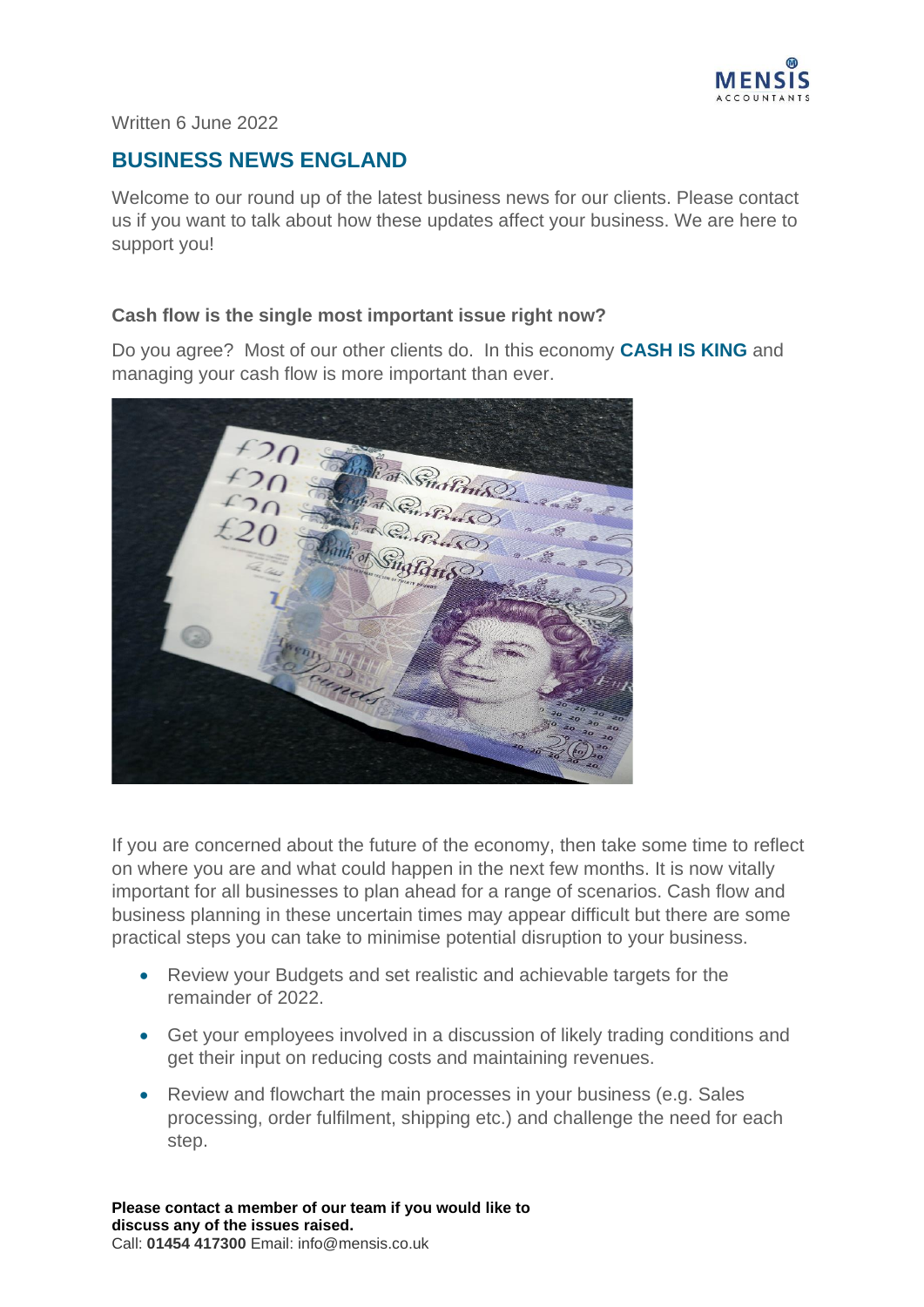- Put extra effort into making sure your relationships with your customers are solid.
- Review your list of products and services and eliminate those that are unprofitable or not core products/services.
- Pull everyone together and explain the business strategy and get their buy-in.

We specialise in helping our clients manage their cash flow. We do this by preparing and updating detailed cash flow forecasts, using the latest and most powerful software. We can also help you negotiate or renegotiate overdraft facilities and find specific funding to help you grow!

Please talk to us about cash flow planning for the next few months, we can help with a template so you can do this yourself or work together to produce estimates for a variety of scenarios.

#### **Need some inspiration?**

After the Jubilee celebrations and as we return to work, hopefully ready to face new challenges, if you are looking for some new business ideas then ask us for a copy of our guide called "57 Ways to Grow Your Business"! Our publication is packed full of bright ideas for the Serious Entrepreneur and starts with the four basics of growth.

### 57 Ways to Grow Your Business Bright Ideas for the Serious Entrepreneur



All the ideas in this guide ultimately revolve around four basic insights about growing a business:

- Increase the number of customers
- Increase the number of times each one does business with you
- Increase the average value of each transaction
- Increase your own effectiveness and efficiency

**Please contact a member of our team if you would like to discuss any of the issues raised.**  Call: **01454 417300** Email: info@mensis.co.uk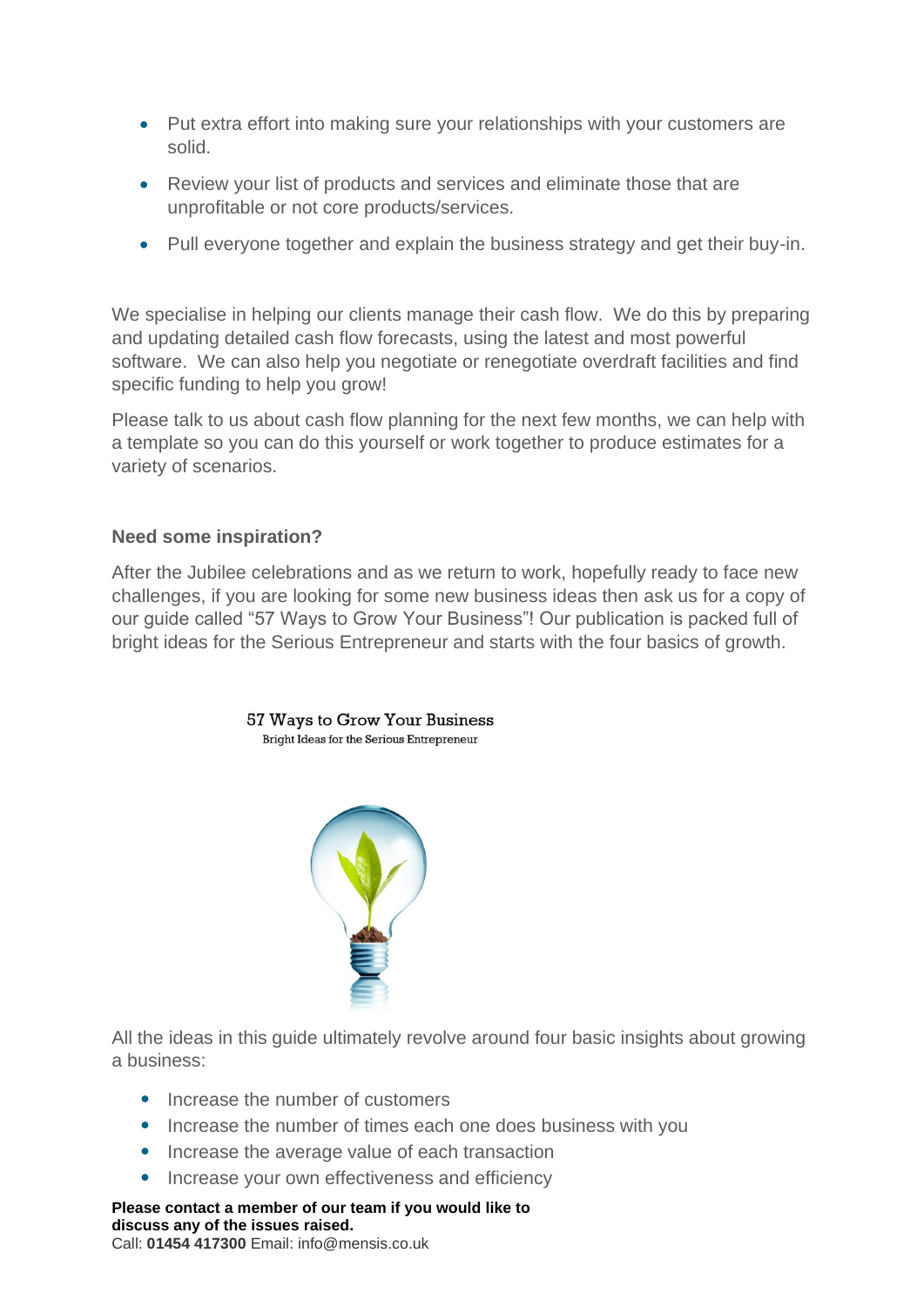Here are some other business principles that we explore in the guide:

- What you can measure you can manage
- Build in unique core differentiators and focus on them constantly
- It's more important to be different than it is to be better
- Cutting the price is always an option but there is usually a better way increasing value
- Break compromises and lower the barriers to people doing business with you
- Systemise every aspect of your business
- Empower your team to make it right for every customer
- Create a clear and detailed action plan

Ask us for a copy – you never know there may be a gem or two in there for you to help you grow faster!

## **UK governments' new 'Help with the cost of living' website**

The UK government have launched a new website to help you find the support available to you to help with the cost of living.

Find out about:

- Supporting your income
- Help with your bills
- Help with childcare costs
- Housing support
- Help with transport costs
- Help finding work

For further information visit: Cost of Living Support – [Get government support to help](https://costoflivingsupport.campaign.gov.uk/)  [with the cost of living \(campaign.gov.uk\)](https://costoflivingsupport.campaign.gov.uk/)

### **A summary of tax reliefs available for innovative companies**

Here is a summary of information provided by HMRC on tax reliefs available for innovative companies. Please contact us if you need more information.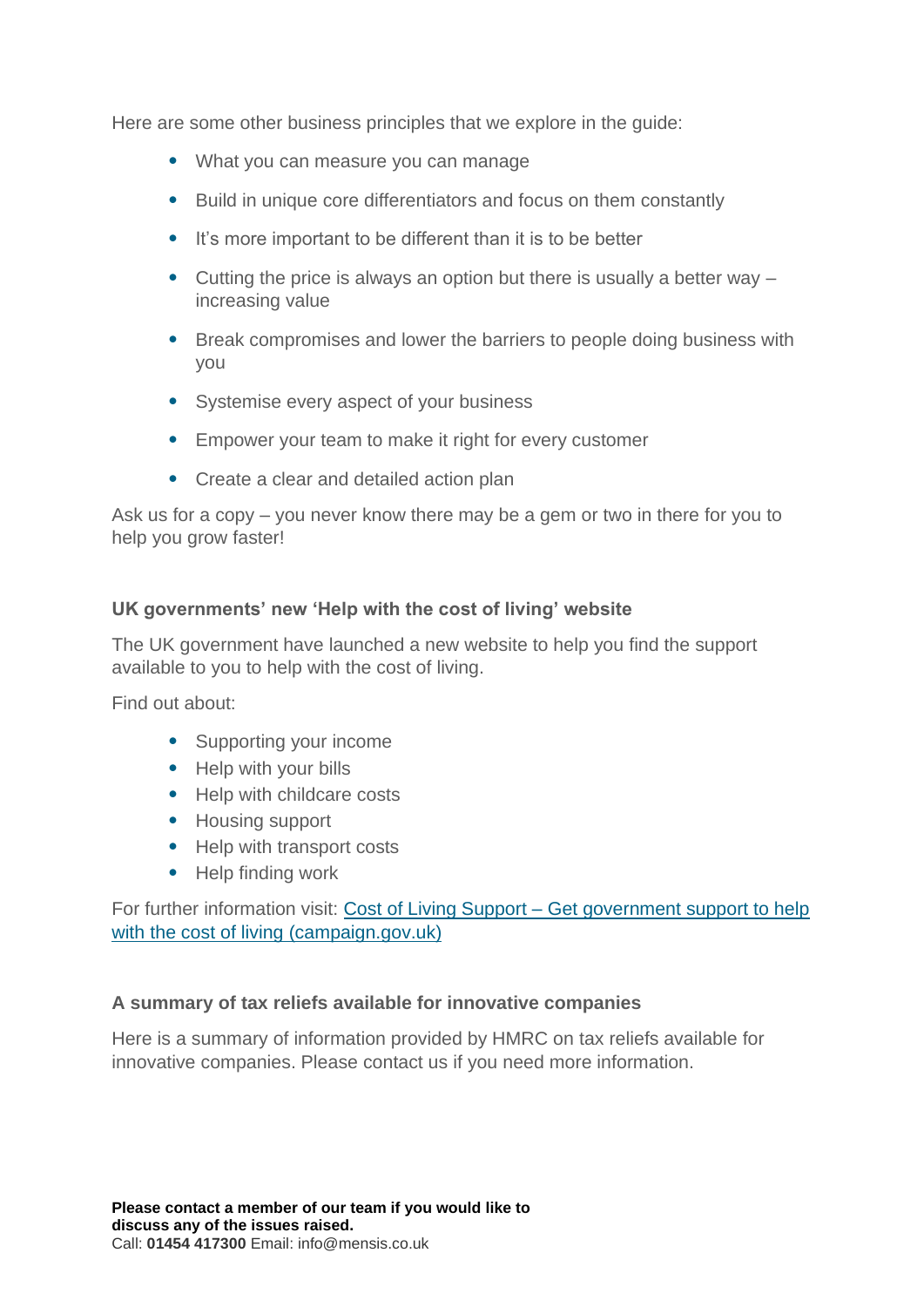## Patent Box

The aim of the Patent Box is to provide an additional incentive for companies to retain and commercialise existing patents and to develop new innovative patented products:

- [Corporation Tax: The](https://www.gov.uk/guidance/corporation-tax-the-patent-box) Patent Box GOV.UK
- [Guidance CIRD200000](https://www.gov.uk/hmrc-internal-manuals/corporate-intangibles-research-and-development-manual/cird200000) and pages following set out the qualifying criteria
- [CIRD275000](https://www.gov.uk/hmrc-internal-manuals/corporate-intangibles-research-and-development-manual/cird275000) includes a flowchart for the computation required.

### Research and Development Tax credits (R&D), (including Advanced Assurance)

Research and Development (R&D) tax relief (or credit) is a company tax relief that may reduce a company's tax bill or in some instances involve a payment of credit by HMRC to the company. It is based on the company's expenditure on R&D:

- [Corporation Tax: Research and Development tax relief –](https://www.gov.uk/guidance/corporation-tax-research-and-development-rd-relief) GOV.UK
- [CIRD80000](https://www.gov.uk/hmrc-internal-manuals/corporate-intangibles-research-and-development-manual/cird80000) and pages following set out the qualifying criteria
- [CIRD100000](https://www.gov.uk/hmrc-internal-manuals/corporate-intangibles-research-and-development-manual/cird100000) includes a flowchart for the computation required and further information.

Creatives Tax Reliefs (Film, Animation, High End TV, Children's TV, Video Games, Theatre, Orchestra, and Museums and Galleries)

These are a group of eight reliefs that allow qualifying companies to claim a larger deduction for certain expenses. The company will receive a reduction in their Corporation Tax liability, or in some circumstances a payable tax credit.

[Creative industry tax reliefs for Corporation Tax –](https://www.gov.uk/guidance/corporation-tax-creative-industry-tax-reliefs) GOV.UK

### Venture Capital Schemes (EIS, SEIS, VCT)

The schemes are intended to incentivise investment in smaller, higher risk, unquoted trading companies that would otherwise struggle to access finance for growth by providing a range of income tax and capital gains tax reliefs to individual investors:

- [Enterprise Investment Scheme \(EIS\)](https://www.gov.uk/hmrc-internal-manuals/venture-capital-schemes-manual/vcm10000)
- [Venture Capital Trust \(VCT\)](https://www.gov.uk/hmrc-internal-manuals/venture-capital-schemes-manual/vcm50000)
- [Seed Enterprise Investment Scheme \(SEIS\)](https://www.gov.uk/hmrc-internal-manuals/venture-capital-schemes-manual/vcm30000)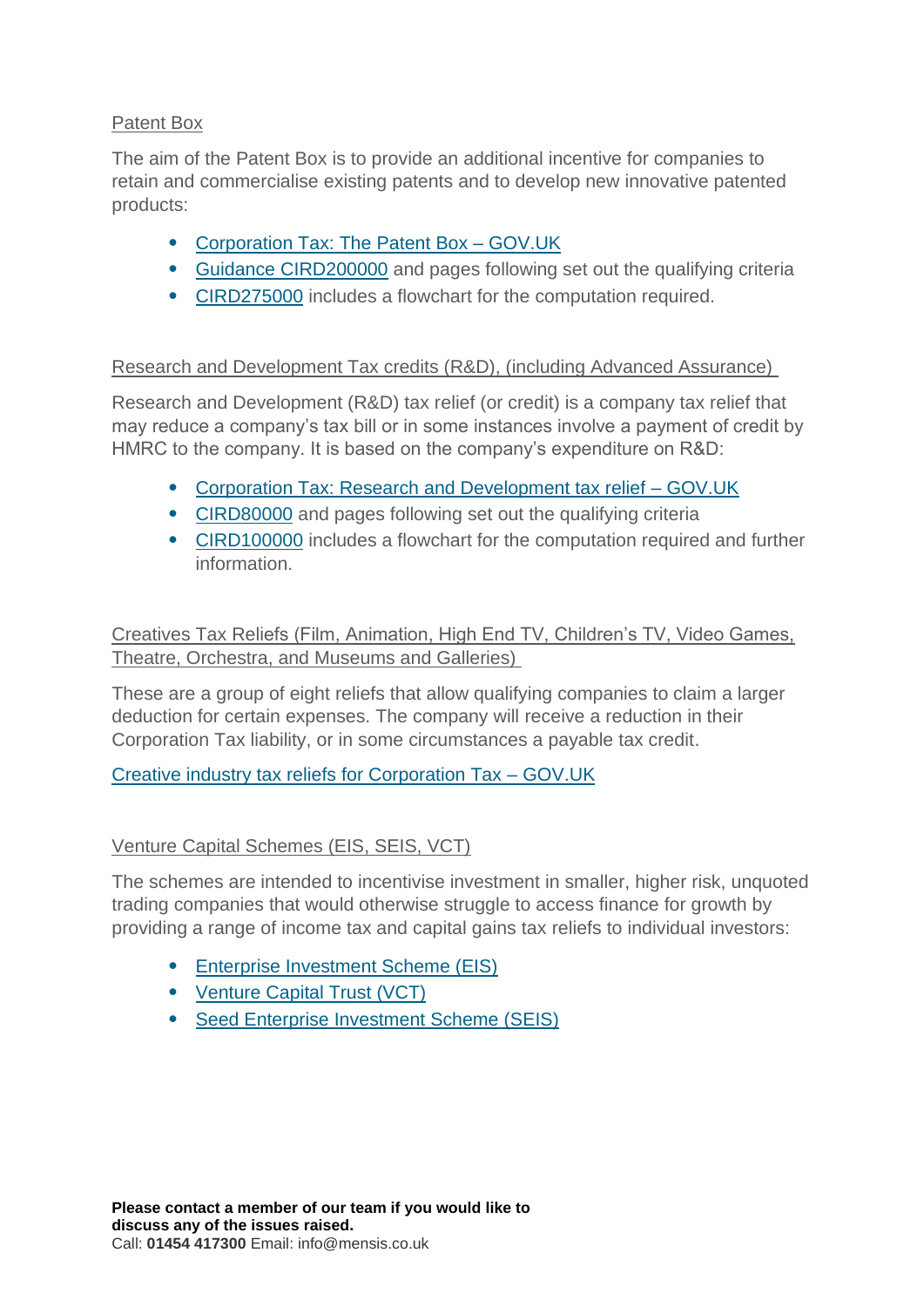#### **HMRC urges businesses to move to new customs IT platform now to continue trading**

HMRC is urging businesses to move to its new customs IT platform now to continue trading and is writing to businesses to support them with the changes.

The letters and emails include further information about making the move to the UK's single customs platform – the Customs Declaration Service – and sets out the steps businesses must take now to ensure they can continue trading. They also signpost to online resources to support businesses through the process.

Whether you make your own declarations or use an intermediary, HMRC is urging you to act now to plan and make your move to the Customs Declaration Service. It can take some time to complete the preparation needed and the sooner you start, the easier it will be.

The Customs Declaration Service supports making import and export declarations when moving goods into and out of the UK. It is a resilient, reliable and adaptable IT platform, which replaces the Customs Handling of Import and Export Freight (CHIEF) and is the first step of the UK border transformation.

The CHIEF system is closing for import declarations after 30 September 2022. After 31 March 2023, the ability to make exports declarations will end and the CHIEF service will close.

See: [HMRC urges businesses to move to new customs IT platform now to continue](https://www.gov.uk/government/news/hmrc-urges-businesses-to-move-to-new-customs-it-platform-now-to-continue-trading)  trading - [GOV.UK \(www.gov.uk\)](https://www.gov.uk/government/news/hmrc-urges-businesses-to-move-to-new-customs-it-platform-now-to-continue-trading)

### **SBRI Fusion Industry Challenges: phase one**

This is a Small Business Research Initiative (SBRI) competition funded by the UK Atomic Energy Authority (UKAEA).

Organisations can apply for a share of £2 million to develop solutions to encourage innovation in the fusion industry through the use of:

- novel and innovative heating and cooling systems
- materials
- manufacturing and technologies

To lead a project, you can:

- be an organisation of any size
- work alone or with other organisations as subcontractors

Contracts will be awarded to a single legal entity only.

The competition closes on Wednesday 22 June 2022 at 11am.

See: Competition overview - [SBRI: Fusion Industry Challenges -](https://apply-for-innovation-funding.service.gov.uk/competition/1156/overview) phase 1 - [Innovation Funding Service \(apply-for-innovation-funding.service.gov.uk\)](https://apply-for-innovation-funding.service.gov.uk/competition/1156/overview)

**Please contact a member of our team if you would like to discuss any of the issues raised.**  Call: **01454 417300** Email: info@mensis.co.uk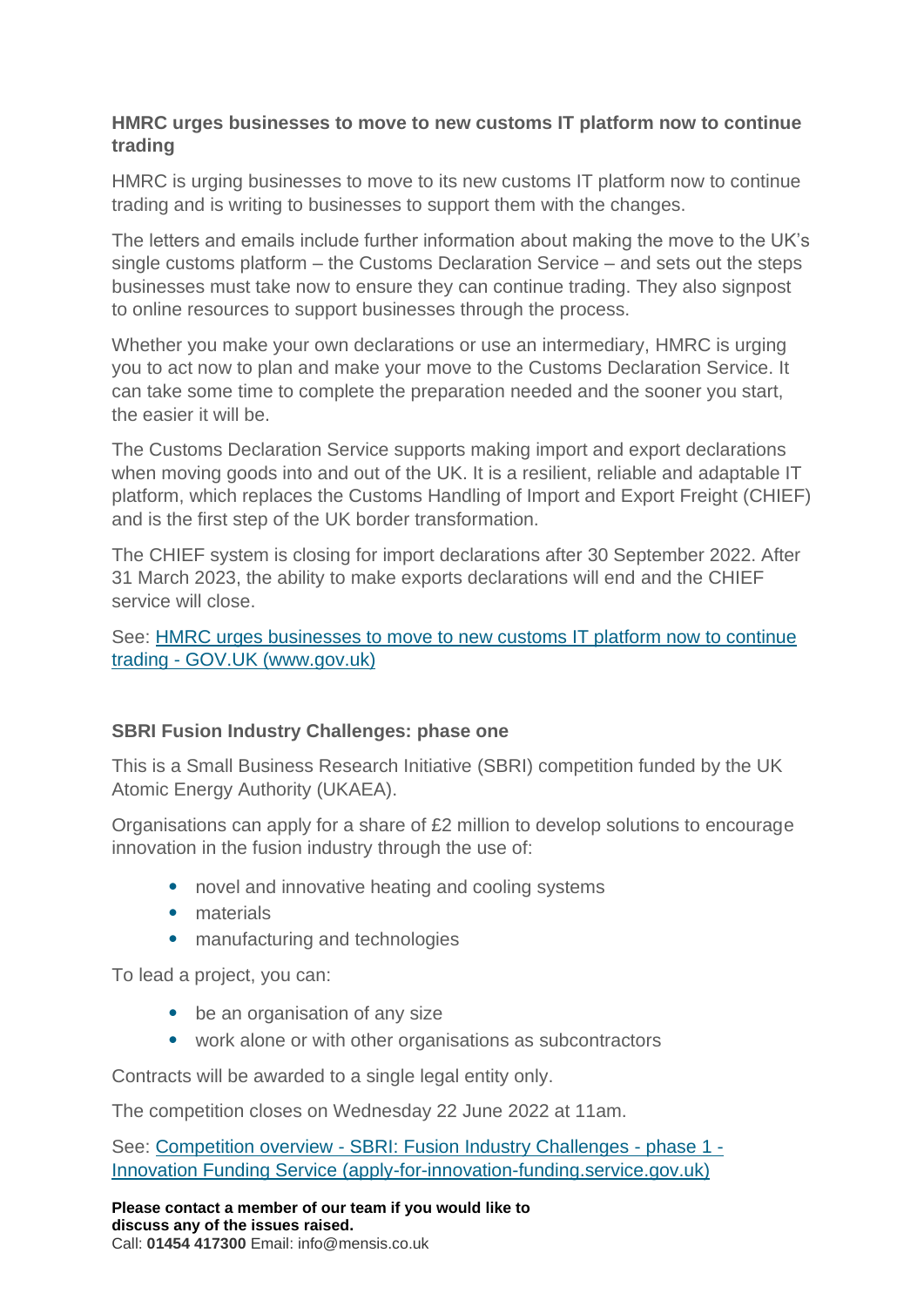## **Meeting Net Zero with the Power of Place**

Innovate UK KTN publishes interactive report 'Meeting Net Zero with the Power of Place' on how location data can help us fight against climate change.

The report, which comprises videos, case studies, as well as written commentary, explores the vast potential of geospatial data, innovation inclusive growth, collaboration, system thinking and cultural change in dealing with global challenges.

Cross-sector examples include:

- Energy Geospatial data has the potential to uncover suitable sites for greener energy generation such as solar, wind and wave power; the locations for such sites are predicated by earth observation data on geography, natural climates, and prevailing weather conditions.
- Nature Satellite cameras allow for real-time monitoring of deforestation around the world. Global Forest Watch monitors 600 million hectares of forest at any one time and has alerted authorities of illegal mining and logging in protected areas of the Amazon.
- Built Environment British geospatial companies are working with Homes England and Welsh Government to help urban planners create more resilient urban environments, that factor in sustainability and net zero.
- Transport 4G and 5G cellular data can help plan the installation of EV charge points by tracking popular routes, particularly as coverage extends into rural areas.

See: [Meeting Net Zero with the Power of Place | Business Wales \(gov.wales\)](https://businesswales.gov.wales/news-and-blogs/news/meeting-net-zero-power-place)

### **New app to counter malicious approaches online**

An innovative app, allowing users of social media and professional networking sites, to better identify the hallmarks of fake profiles used by foreign spies and other malicious actors, and take steps to report and remove them, has been launched.



In the last year, over 10,000 UK nationals from across society have been targeted on sites such as LinkedIn and Facebook. The use of fake profiles on social media and professional networking sites is occurring at scale. In the first half of last year alone, LinkedIn stopped 11.6m fake accounts at registration.

**Please contact a member of our team if you would like to discuss any of the issues raised.**  Call: **01454 417300** Email: info@mensis.co.uk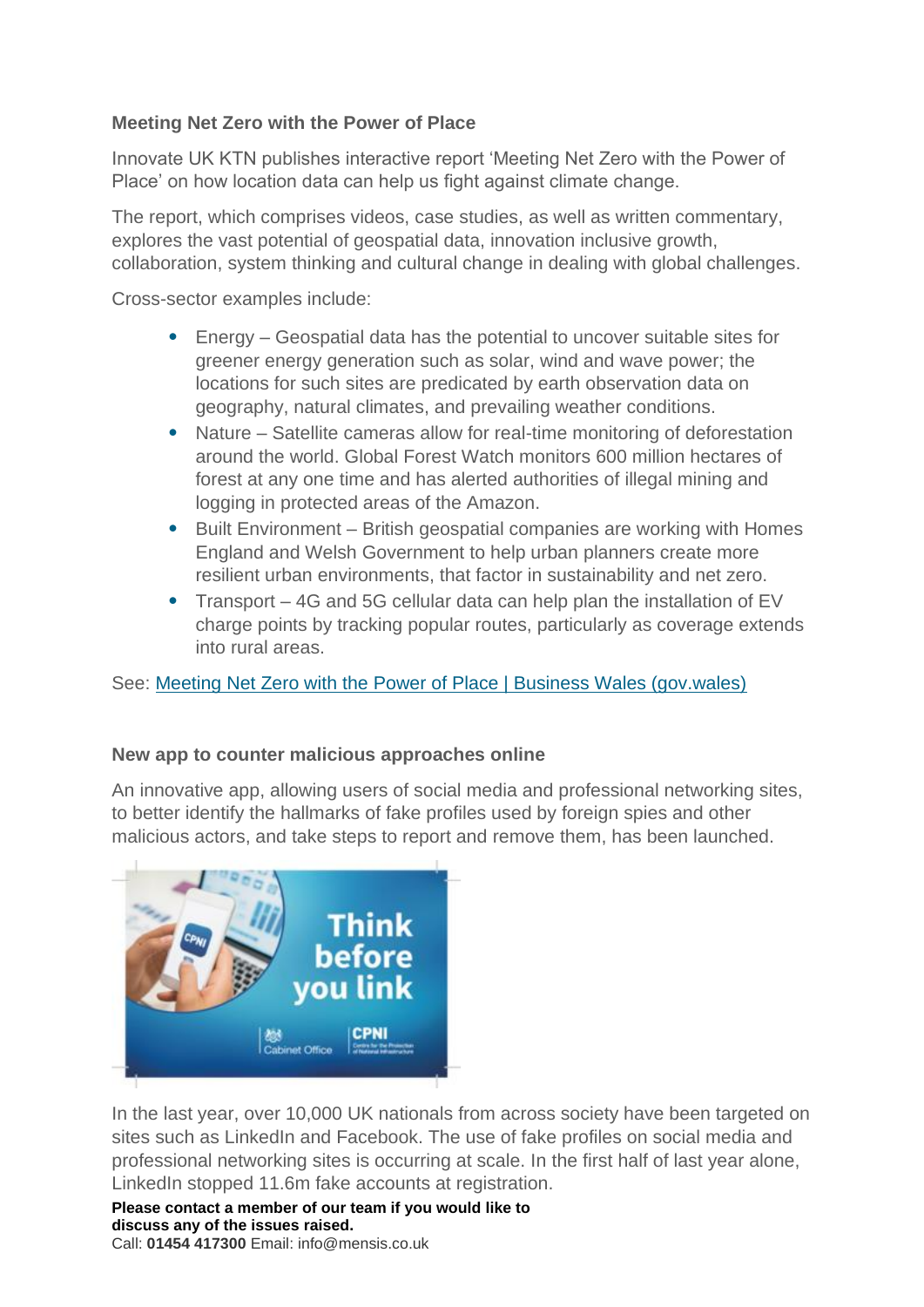The new app is part of the Centre for the Protection of National Infrastructure's (CPNI) 'Think Before You Link' campaign. It has been developed with behavioural scientists to include features such as a profile reviewer, which will help individuals identify potentially fake profiles and report anything they deem suspicious.

The launch of the app comes as increased espionage by state actors persistently threatens the UK and is increasingly conducted online.

See: [New app to counter malicious approaches online -](https://www.gov.uk/government/news/new-app-to-counter-malicious-approaches-online) GOV.UK (www.gov.uk)

## **Faraday Battery Challenge Round 5**

The Faraday Battery Challenge, part of UK Research and Innovation, and delivered by Innovate UK, is looking for projects that will deliver innovative developments in sustainable propulsion battery technologies.

The competition will invest up to £25 million, subject to business case approval. This will support technologies with the potential to enter the automotive market within the next decade.

The competition aims to move UK battery innovations from technological potential towards commercial capability. Additional aims are to develop and secure material and manufacturing supply chains for battery technologies in the UK.

It is designed to support the research and development of the most promising, innovative and sustainable battery technologies for the propulsion of electric vehicles in the automotive sector.

See: Competition overview - [Faraday Battery Challenge Round 5 Innovation:](https://apply-for-innovation-funding.service.gov.uk/competition/1184/overview)  Feasibility Studies - [Innovation Funding Service \(apply-for-innovation](https://apply-for-innovation-funding.service.gov.uk/competition/1184/overview)[funding.service.gov.uk\)](https://apply-for-innovation-funding.service.gov.uk/competition/1184/overview)

### **Commercialising Connected and Automated Mobility**

The Commercialising Connected and Automated Mobility competition is providing grants to help roll out commercial use self-driving vehicles across the UK from 2025, delivering convenience for consumers and making journeys safer, greener and more reliable.

The competition will help bring together companies and investors so that sustainable business models be rolled out nationally and exported globally.

Types of self-driving vehicles that could be deployed include delivery vans, passenger buses, shuttles, and pods, as well as vehicles that move people and luggage at airports and containers at shipping ports.

Innovate UK, part of UK Research and Innovation, will work with the Centre for Connected and Autonomous Vehicles (CCAV) to invest up to £41.5 million in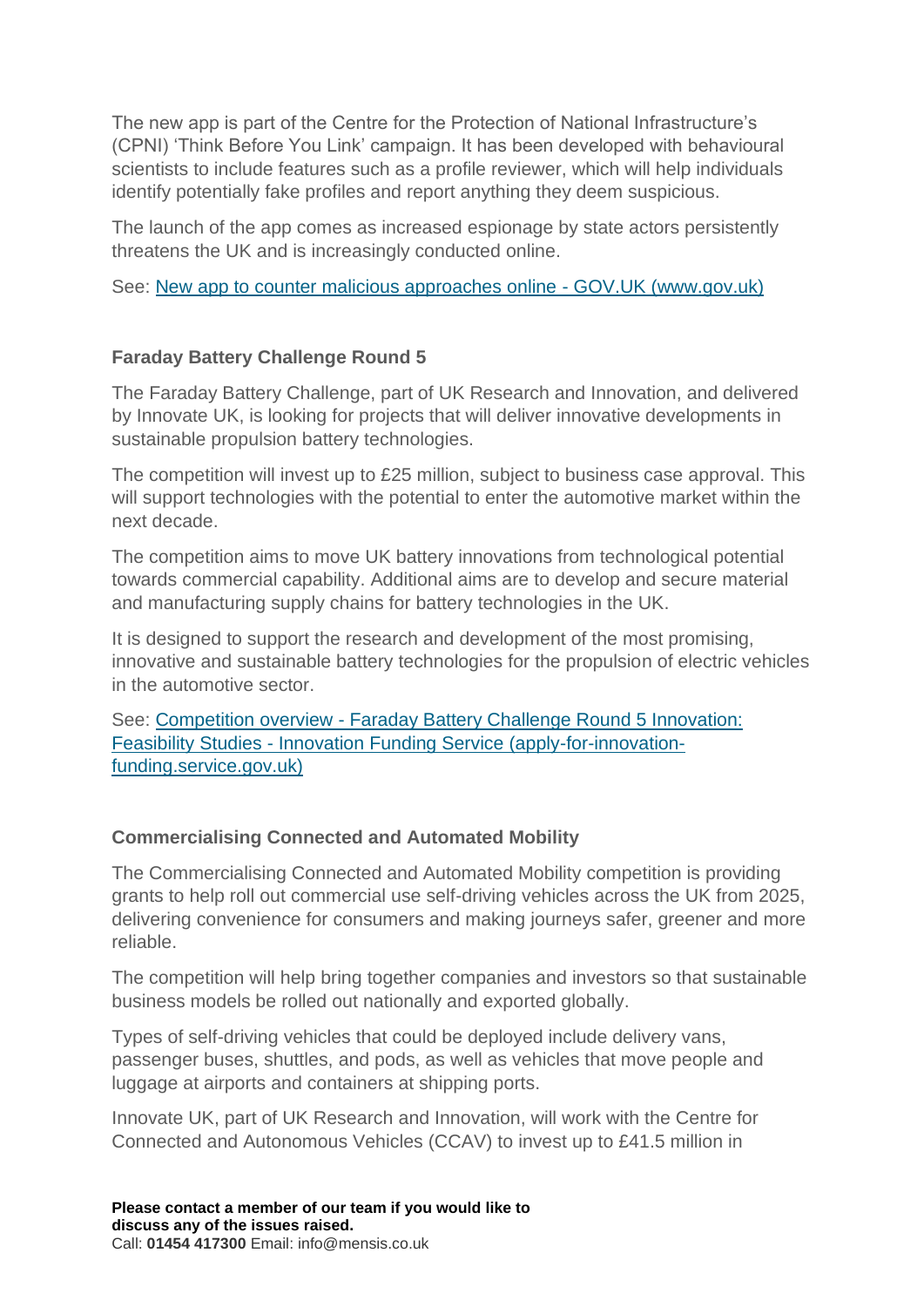innovation projects across two competition strands, which will both close to applications at 11:00 on 20 July 2022.

See: Competition overview - [Commercialising Connected and Automated Mobility:](https://www.gov.uk/government/news/self-driving-buses-shuttles-and-delivery-vans-could-soon-hit-uk-roads-thanks-to-40-million-government-funded-competition)  Mass transit - [Innovation Funding Service \(apply-for-innovation](https://www.gov.uk/government/news/self-driving-buses-shuttles-and-delivery-vans-could-soon-hit-uk-roads-thanks-to-40-million-government-funded-competition)[funding.service.gov.uk\)](https://www.gov.uk/government/news/self-driving-buses-shuttles-and-delivery-vans-could-soon-hit-uk-roads-thanks-to-40-million-government-funded-competition)

### **Clean Maritime Demonstration competition: round 2**

The Department for Transport is working with Innovate UK, part of UK Research and Innovation, to invest £12 million in innovative feasibility studies and pre-deployment projects.

This competition is part of a suite of interventions by the UK Shipping Office for Reducing Emissions (UK SHORE). UK SHORE aims to transform the UK into a global leader in the design and manufacturing of clean maritime technology.

The Clean Maritime Demonstration Round 2 competition has two strands.

Funding is available in strand 1 to develop feasibility studies for pre-deployment testing for innovative clean maritime technology demonstrations.

Find out more about [strand 1 of the Clean Maritime Demonstration competition.](https://apply-for-innovation-funding.service.gov.uk/competition/1190/overview)

Funding is available in strand 2 for agile technology demonstrations and predeployment testing of clean maritime technologies.

Find out more about [strand 2 of the Clean Maritime Demonstration competition.](https://apply-for-innovation-funding.service.gov.uk/competition/1191/overview)

Both strands opened for applications on Wednesday 25 May 2022 and close on Wednesday 13 July 2022 at 11:00am.

## **Points based system welcomes high skilled graduates to UK**

The world's top graduates in subjects such as science, engineering and medical research will be able to bring their skills to the UK following the launch of a new visa route targeting graduates from prestigious universities such as Harvard, MIT, the Karolinska Institute and Kyoto University.

From engineering to cyber security to advanced medical research, the UK will be able to welcome talented individuals to drive both economic growth as well as technological and medical advances. The race to attract the brightest and best international talent is fierce and inviting talented individuals from international universities will complement the pool of high achieving graduates from UK universities.

See: [Points based system welcomes high skilled graduates to UK -](https://www.gov.uk/government/news/points-based-system-welcomes-high-skilled-graduates-to-uk) GOV.UK [\(www.gov.uk\)](https://www.gov.uk/government/news/points-based-system-welcomes-high-skilled-graduates-to-uk)